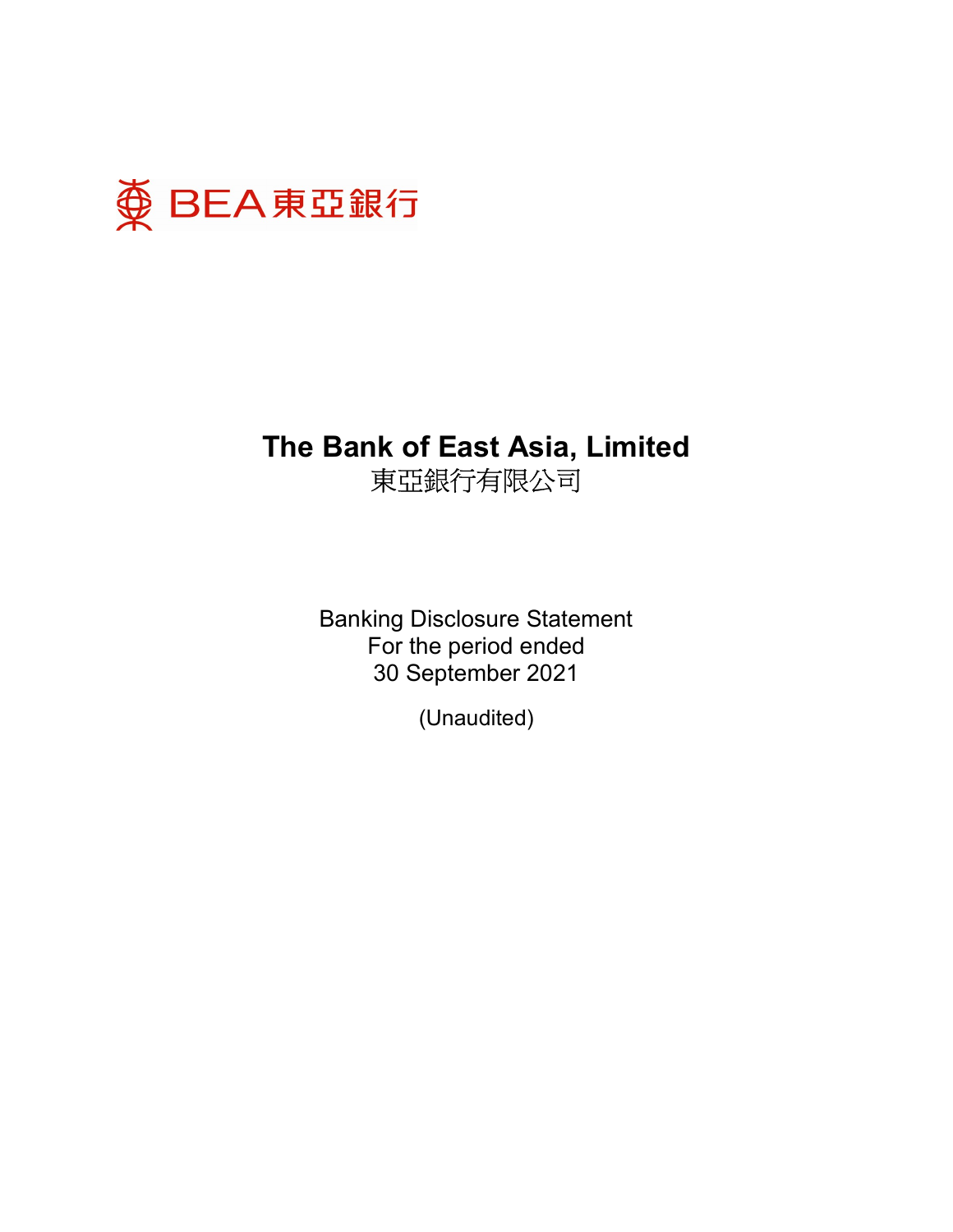## **Table of contents**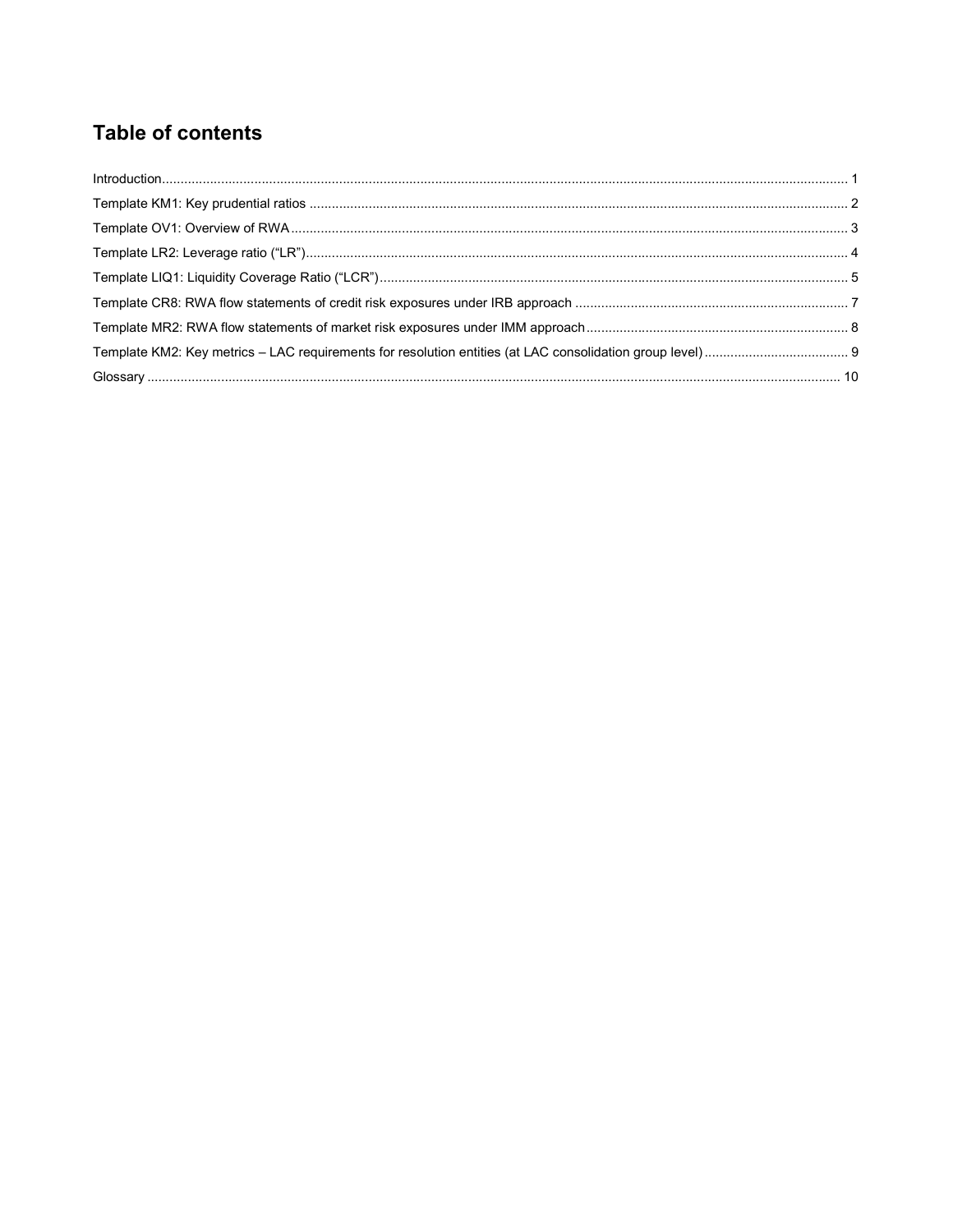

#### Introduction

### Purpose

The information contained in this document is for The Bank of East Asia, Limited ("the Bank") and its subsidiaries (together "the Group"), and is prepared in accordance with the Banking (Disclosure) Rules ("BDR"), Part 6 of the Financial Institutions (Resolution) (Loss-absorbing Capacity Requirements – Banking Sector) Rules ("LAC Rules"), and disclosure templates issued by the Hong Kong Monetary Authority ("HKMA").

These banking disclosures are governed by the Group's disclosure policy, which has been approved by the Board. The disclosure policy sets out the governance, control and assurance requirements for publication of the document. While the banking disclosure statement is not required to be externally audited, the document has been subject to independent review in accordance with the Group's policies on disclosure and its financial reporting and governance processes.

#### Basis of preparation

Except where indicated otherwise, the financial information contained in this Banking Disclosure Statement has been prepared on the basis of regulatory scope of consolidation specified by the HKMA to the Bank. The basis of consolidation for regulatory purposes is different from that for accounting purposes.

#### The banking disclosure statement

The HKMA has implemented the final standards on the Revised Pillar 3 Disclosure Requirements issued by the Basel Committee on Banking Supervision ("BCBS") in January 2015, and also incorporated the BCBS Pillar 3 disclosure requirements – consolidated and enhanced framework finalized in March 2017 in the latest BDR and the LAC Rules. These disclosures are supplemented by specific additional requirements of the HKMA set out in the BDR and the LAC Rules. The banking disclosure statement includes the information required under the BDR and the LAC Rules.

According to the BDR and the LAC Rules, disclosure of comparative information is not required unless otherwise specified in the standard disclosure templates.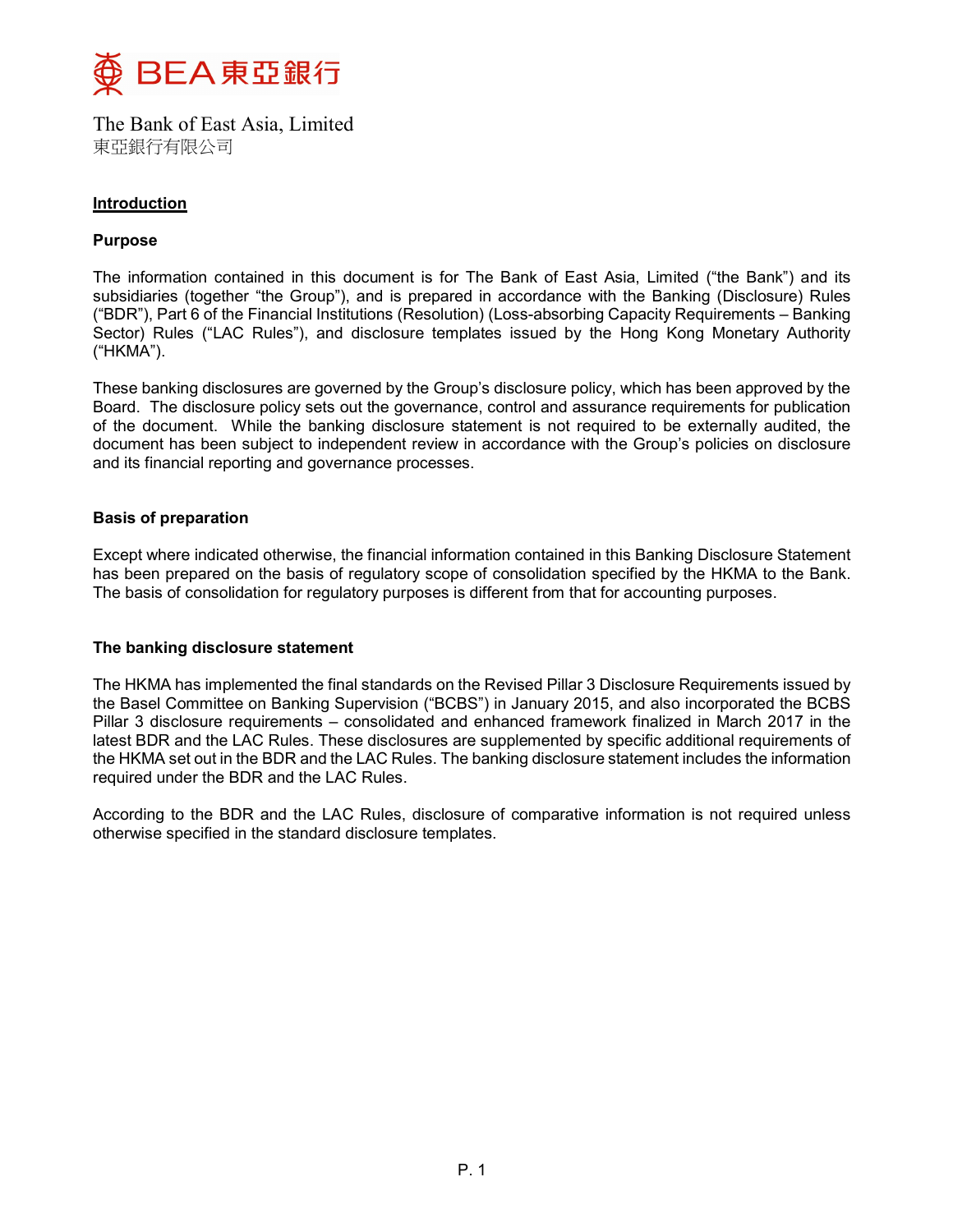

## Template KM1: Key prudential ratios

|                | (HK\$ million)                                                                   | 30 Sep<br>2021 | $30$ Jun<br>2021 | 31 Mar<br>2021 | 31 Dec<br>2020 | 30 Sep<br>2020 |
|----------------|----------------------------------------------------------------------------------|----------------|------------------|----------------|----------------|----------------|
|                | <b>Requlatory capital (amount)</b>                                               |                |                  |                |                |                |
| $\mathbf{1}$   | Common Equity Tier 1 (CET1)                                                      | 85,872         | 83,395           | 82,206         | 81,784         | 79,234         |
| $\overline{2}$ | Tier 1                                                                           | 99.840         | 97.363           | 96.174         | 95.752         | 93,197         |
| 3              | <b>Total capital</b>                                                             | 112,530        | 110,451          | 108,835        | 108,421        | 105,822        |
|                | <b>RWA</b> (amount)                                                              |                |                  |                |                |                |
| 4              | <b>Total RWA</b>                                                                 | 502,753        | 492,165          | 494,167        | 494,542        | 466,225        |
|                | Risk-based regulatory capital ratios (as a percentage of RWA)                    |                |                  |                |                |                |
| 5              | CET1 ratio (%)                                                                   | 17.08%         | 16.94%           | 16.64%         | 16.54%         | 16.99%         |
| 6              | Tier 1 ratio $(%)$                                                               | 19.86%         | 19.78%           | 19.46%         | 19.36%         | 19.99%         |
| $\overline{7}$ | Total capital ratio (%)                                                          | 22.38%         | 22.44%           | 22.02%         | 21.92%         | 22.70%         |
|                | Additional CET1 buffer requirements (as a percentage of RWA)                     |                |                  |                |                |                |
| 8              | Capital conservation buffer requirement (%)                                      | 2.500%         | 2.500%           | 2.500%         | 2.500%         | 2.500%         |
| 9              | Countercyclical capital buffer requirement (%)                                   | 0.377%         | 0.384%           | 0.394%         | 0.388%         | 0.418%         |
| 10             | Higher loss absorbency requirements (%)<br>(applicable only to G-SIBs or D-SIBs) | 1.000%         | 1.000%           | 1.000%         | 1.000%         | 1.000%         |
| 11             | Total Al-specific CET1 buffer requirements (%)                                   | 3.877%         | 3.884%           | 3.894%         | 3.888%         | 3.918%         |
| 12             | CET1 available after meeting the AI's minimum<br>capital requirements (%)        | 12.58%         | 12.44%           | 12.14%         | 12.04%         | 12.49%         |
|                | <b>Basel III leverage ratio</b>                                                  |                |                  |                |                |                |
| 13             | Total leverage ratio (LR) exposure measure                                       | 936,913        | 900,572          | 876,662        | 879,956        | 851,139        |
| 14             | LR (%)                                                                           | 10.66%         | 10.81%           | 10.97%         | 10.88%         | 10.95%         |
|                | <b>Liquidity Coverage Ratio (LCR)</b>                                            |                |                  |                |                |                |
| 15             | Total high quality liquid assets (HQLA)                                          | 62,974         | 67,380           | 65,582         | 70,848         | 55,567         |
| 16             | Total net cash outflows                                                          | 34,890         | 38,227           | 34,865         | 39,217         | 31,697         |
| 17             | LCR(%)                                                                           | 180.93%        | 177.32%          | 189.39%        | 183.84%        | 175.94%        |
|                | <b>Net Stable Funding Ratio (NSFR)</b>                                           |                |                  |                |                |                |
| 18             | Total available stable funding                                                   | 546.194        | 542.465          | 536,156        | 540,767        | 523,787        |
| 19             | Total required stable funding                                                    | 490,941        | 474,589          | 453,739        | 455,969        | 449,753        |
| 20             | NSFR (%)                                                                         | 111.25%        | 114.30%          | 118.16%        | 118.60%        | 116.46%        |

The movement of total high quality liquid assets (HQLA) between the periods was mainly contributed by the fluctuation in the average holding of central bank reserve in level 1 HQLA.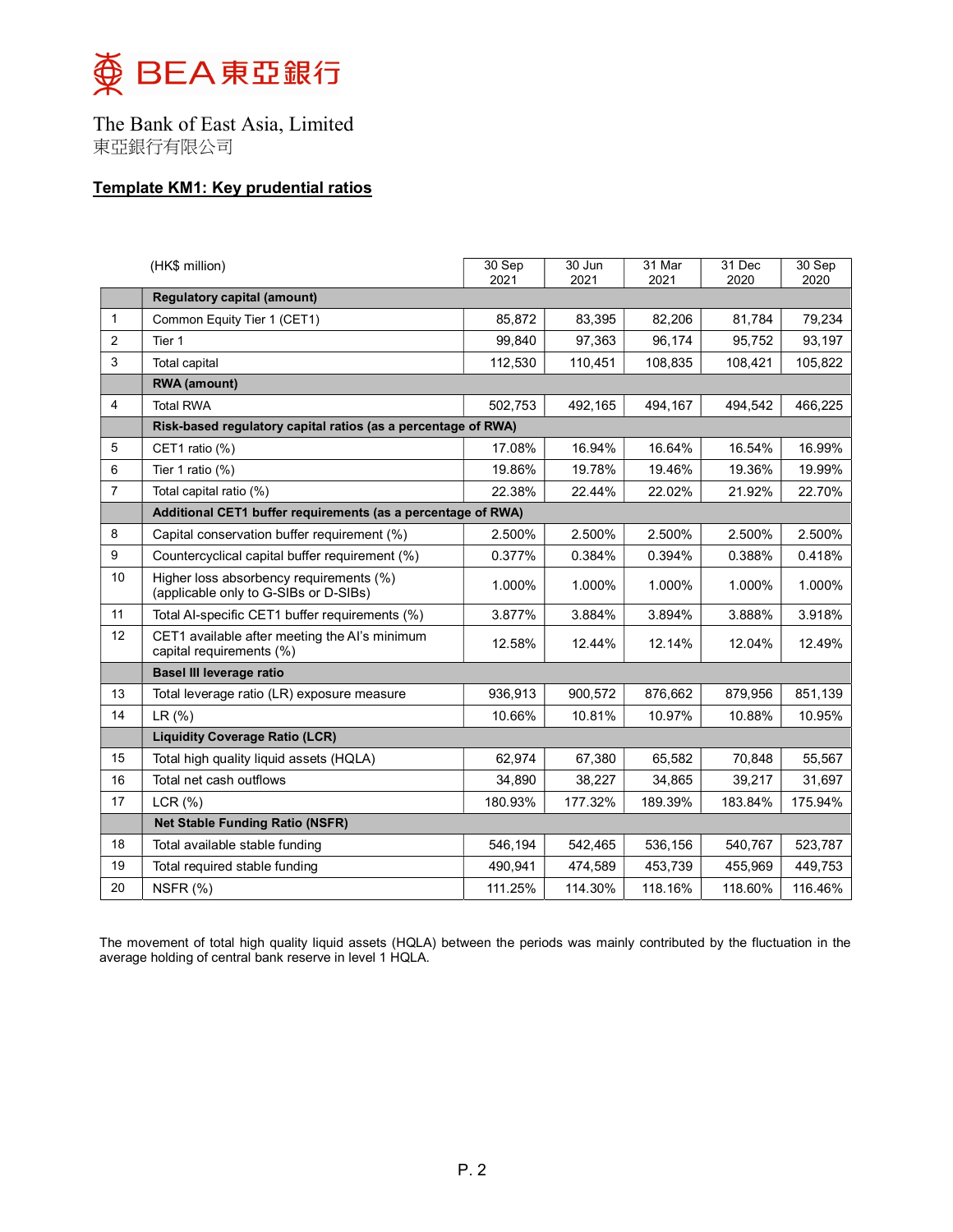

東亞銀行有限公司

### Template OV1: Overview of RWA

The following table provides an overview of capital requirements in terms of a detailed breakdown of RWAs for various risks as at 30th September 2021 and 30th June 2021 respectively:

|                 |                                                                                                                                                  | (a)            | (b)              | (c)            |
|-----------------|--------------------------------------------------------------------------------------------------------------------------------------------------|----------------|------------------|----------------|
|                 |                                                                                                                                                  |                | Minimum capital  |                |
|                 |                                                                                                                                                  | <b>RWA</b>     |                  | requirements   |
|                 | (HK\$ million)                                                                                                                                   | September 2021 | <b>June 2021</b> | September 2021 |
| $\mathbf{1}$    | Credit risk for non-securitization exposures                                                                                                     | 398,339        | 383,154          | 33,640         |
| $\overline{c}$  | Of which STC approach<br>Of which BSC approach                                                                                                   | 28,943         | 31,707           | 2,315          |
| 2a              |                                                                                                                                                  | 0              | $\Omega$         | $\mathbf{0}$   |
| 3               | Of which foundation IRB approach                                                                                                                 | 347,479        | 330,241          | 29,466         |
| 4               | Of which supervisory slotting criteria approach                                                                                                  | 21,917         | 21,206           | 1,859          |
| 5               | Of which advanced IRB approach                                                                                                                   | 0              | 0                | 0              |
| 6               | Counterparty default risk and default fund contributions                                                                                         | 3,465          | 4,059            | 288            |
| $\overline{7}$  | Of which SA-CCR approach                                                                                                                         | 3,042          | 3,702            | 253            |
| 7a              | Of which CEM                                                                                                                                     | 0              | 0                | 0              |
| 8               | Of which IMM(CCR) approach                                                                                                                       | 0              | $\Omega$         | 0              |
| 8a              | Of which counterparty default risk to CCPs in respect of<br>derivative contracts                                                                 | 231            | 236              | 19             |
| 9               | Of which others                                                                                                                                  | 192            | 121              | 16             |
| 10              | <b>CVA</b> risk                                                                                                                                  | 1,058          | 1,587            | 85             |
| 11              | Equity positions in banking book under the simple risk-weight<br>method and internal models method                                               | 20,182         | 20,894           | 1,711          |
| 12              | Collective investment scheme ("CIS") exposures - LTA*                                                                                            | N/A            | N/A              | N/A            |
| 13              | CIS exposures - MBA*                                                                                                                             | N/A            | N/A              | N/A            |
| 14              | CIS exposures - FBA*                                                                                                                             | N/A            | N/A              | N/A            |
| 14a             | CIS exposures - combination of approaches*                                                                                                       | N/A            | N/A              | N/A            |
| 15              | Settlement risk                                                                                                                                  | 0              | 0                | 0              |
| 16              | Securitization exposures in banking book                                                                                                         | 0              | 0                | 0              |
| 17              | Of which SEC-IRBA                                                                                                                                | 0              | 0                | 0              |
| 18              | Of which SEC-ERBA (including IAA)                                                                                                                | 0              | 0                | 0              |
| 19              | Of which SEC-SA                                                                                                                                  | 0              | 0                | 0              |
| 19a             | Of which SEC-FBA                                                                                                                                 | 0              | 0                | 0              |
| 20              | <b>Market risk</b>                                                                                                                               | 12,925         | 14,672           | 1,034          |
| 21              |                                                                                                                                                  | 992            |                  | 79             |
| 22              | Of which STM approach<br>Of which IMM approach                                                                                                   | 11,933         | 3,216            | 955            |
| 23              | Capital charge for switch between exposures in trading book                                                                                      |                | 11,456           |                |
|                 | and banking book (not applicable before the revised market risk<br>framework takes effect)*                                                      | N/A            | N/A              | N/A            |
| 24              | Operational risk                                                                                                                                 | 31,741         | 32,053           | 2,539          |
| 24a             | Sovereign concentration risk                                                                                                                     | 0              | 0                | 0              |
| 25              | Amounts below the thresholds for deduction (subject to 250%<br>RW)                                                                               | 14,161         | 15,447           | 1,201          |
| 26              | Capital floor adjustment                                                                                                                         | 0              | 0                | 0              |
| 26a             | <b>Deduction to RWA</b>                                                                                                                          | 3,474          | 3,088            | 278            |
| 26 <sub>b</sub> | Of which portion of regulatory reserve for general banking<br>risks and collective provisions which is not included in<br>Tier 2 Capital         | 519            | 133              | 42             |
| 26c             | Of which portion of cumulative fair value gains arising from<br>the revaluation of land and buildings which is not<br>included in Tier 2 Capital | 2,955          | 2,955            | 236            |
| 27              | Total                                                                                                                                            | 478,397        | 468,778          | 40,220         |

\* Items marked with an asterisk (\*) will be applicable only after their respective policy frameworks take effect.

The minimum capital requirements presented in this template are after application of the 1.06 scaling factor, where applicable.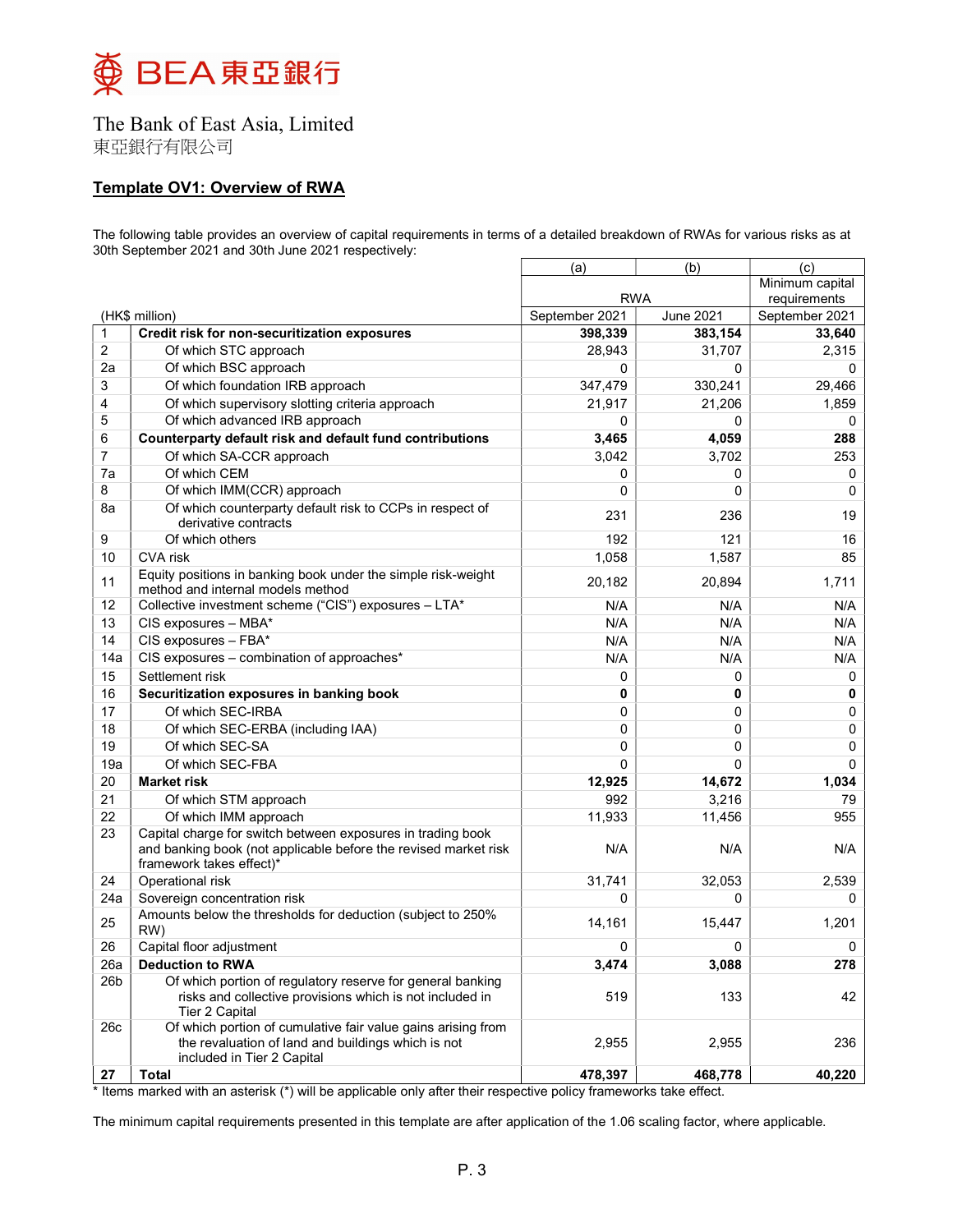

### Template LR2: Leverage ratio ("LR")

|                 |                                                                                                                                                                        | (HK\$ million)    |                   |
|-----------------|------------------------------------------------------------------------------------------------------------------------------------------------------------------------|-------------------|-------------------|
|                 |                                                                                                                                                                        | At 30 Sep<br>2021 | At 30 Jun<br>2021 |
|                 | On-balance sheet exposures                                                                                                                                             |                   |                   |
| 1               | On-balance sheet exposures (excluding those arising from derivative<br>contracts and SFTs, but including collateral)                                                   | 886,903           | 858,508           |
| $\overline{2}$  | Less: Asset amounts deducted in determining Tier 1 capital                                                                                                             | (11, 189)         | (11, 125)         |
| 3               | Total on-balance sheet exposures (excluding derivative contracts<br>and SFTs)                                                                                          | 875,714           | 847,383           |
|                 | <b>Exposures arising from derivative contracts</b>                                                                                                                     |                   |                   |
| 4               | Replacement cost associated with all derivative contracts (where<br>applicable net of eligible cash variation margin and/or with bilateral<br>netting)                 | 1,760             | 1,714             |
| 5               | Add-on amounts for PFE associated with all derivative contracts                                                                                                        | 9,982             | 12,845            |
| 6               | Gross-up for collateral provided in respect of derivative contracts where<br>deducted from the balance sheet assets pursuant to the applicable<br>accounting framework |                   |                   |
| 7               | Less: Deductions of receivables assets for cash variation margin<br>provided under derivative contracts                                                                | (3,621)           | (5, 439)          |
| 8               | Less: Exempted CCP leg of client-cleared trade exposures                                                                                                               |                   |                   |
| 9               | Adjusted effective notional amount of written credit-related derivative<br>contracts                                                                                   |                   |                   |
| 10              | Less: Adjusted effective notional offsets and add-on deductions for<br>written credit-related derivative contracts                                                     |                   |                   |
| 11              | Total exposures arising from derivative contracts                                                                                                                      | 8,121             | 9,120             |
|                 | <b>Exposures arising from SFTs</b>                                                                                                                                     |                   |                   |
| 12              | Gross SFT assets (with no recognition of netting), after adjusting for<br>sale accounting transactions                                                                 | 9,837             | 6,181             |
| 13              | Less: Netted amounts of cash payables and cash receivables of gross<br><b>SFT</b> assets                                                                               |                   |                   |
| 14              | CCR exposure for SFT assets                                                                                                                                            | 372               | 302               |
| 15              | Agent transaction exposures                                                                                                                                            |                   |                   |
| 16              | <b>Total exposures arising from SFTs</b>                                                                                                                               | 10,209            | 6,483             |
|                 | Other off-balance sheet exposures                                                                                                                                      |                   |                   |
| 17              | Off-balance sheet exposure at gross notional amount                                                                                                                    | 257,673           | 225,627           |
| 18              | Less: Adjustments for conversion to credit equivalent amounts                                                                                                          | (210, 327)        | (183, 357)        |
| 19              | <b>Off-balance sheet items</b>                                                                                                                                         | 47,346            | 42,270            |
|                 | <b>Capital and total exposures</b>                                                                                                                                     |                   |                   |
| 20              | Tier 1 capital                                                                                                                                                         | 99,840            | 97,363            |
| 20a             | Total exposures before adjustments for specific and collective<br>provisions                                                                                           | 941,390           | 905,256           |
| 20 <sub>b</sub> | Adjustments for specific and collective provisions                                                                                                                     | (4, 477)          | (4,684)           |
| 21              | Total exposures after adjustments for specific and collective<br>provisions                                                                                            | 936,913           | 900,572           |
|                 | Leverage ratio                                                                                                                                                         |                   |                   |
| 22              | Leverage ratio                                                                                                                                                         | 10.66%            | 10.81%            |

The increase in total leverage ratio exposure measures by HK\$36,341 million is mainly attributed to increase in placement with and advances to banks, and increase in loans and advances to customers.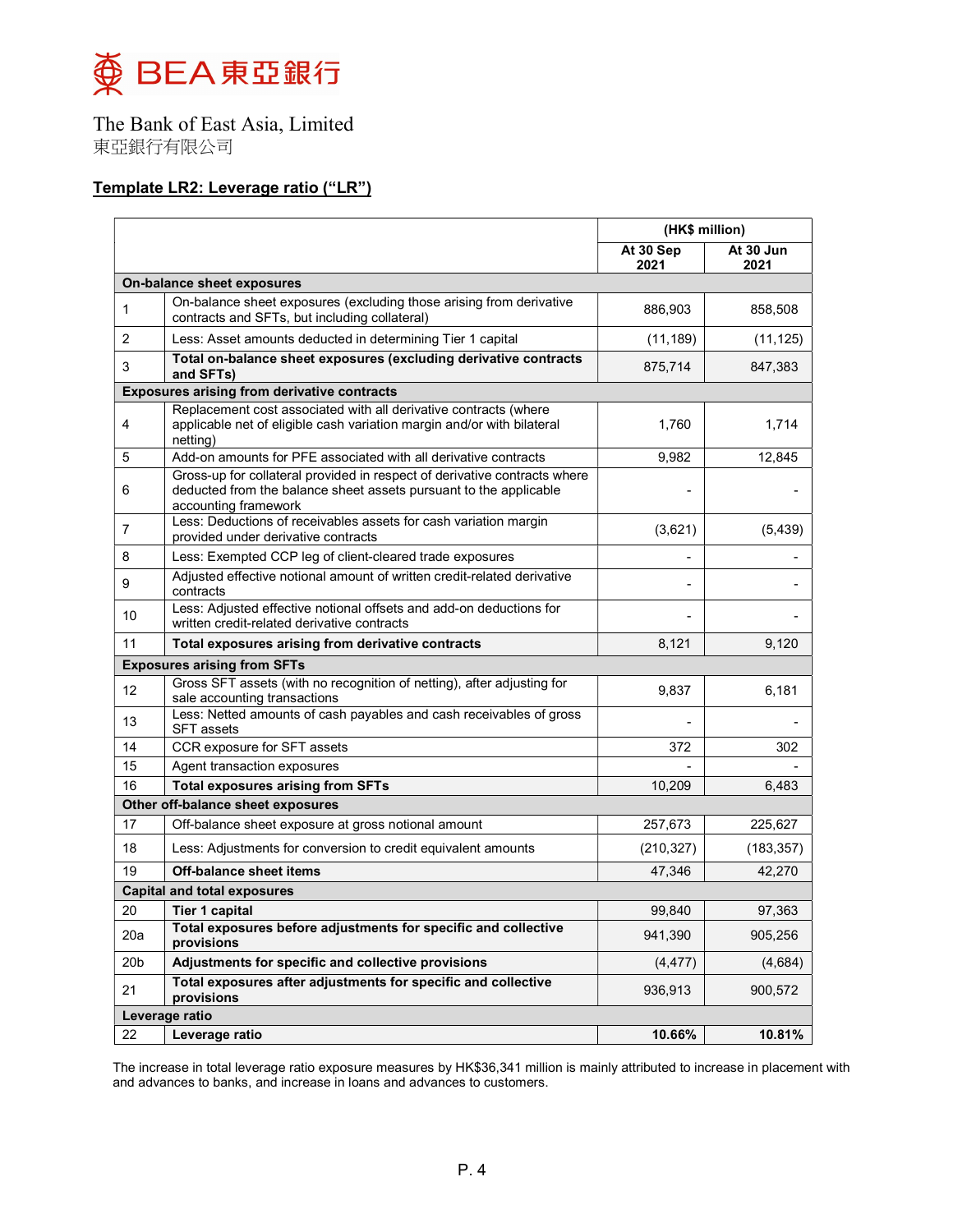

東亞銀行有限公司

## Template LIQ1: Liquidity Coverage Ratio ("LCR")

|                | (HK\$ million)                                                                                                                                                | Quarter ending on<br>30 September 2021 |                                |                                  | Quarter ending on<br>30 June 2021 |  |
|----------------|---------------------------------------------------------------------------------------------------------------------------------------------------------------|----------------------------------------|--------------------------------|----------------------------------|-----------------------------------|--|
|                | Number of data points used in calculating the average value of the LCR<br>and related components set out in this template                                     | 77                                     |                                | 71                               |                                   |  |
|                | Basis of disclosure: consolidated                                                                                                                             | Unweighted<br>value<br>(average)       | Weighted<br>value<br>(average) | Unweighted<br>value<br>(average) | Weighted<br>value<br>(average)    |  |
| А.             | <b>High Quality Liquid Assets (HQLA)</b>                                                                                                                      |                                        |                                |                                  |                                   |  |
| $\mathbf 1$    | <b>Total HQLA</b>                                                                                                                                             |                                        | 74,989                         |                                  | 80,116                            |  |
| В.             | <b>Cash Outflows</b>                                                                                                                                          |                                        |                                |                                  |                                   |  |
| $\overline{2}$ | Retail deposits and small business funding, of which:                                                                                                         | 279,737                                | 22,007                         | 279,942                          | 22,048                            |  |
| 3              | Stable retail deposits and stable small business funding                                                                                                      | 50,982                                 | 1,567                          | 51,561                           | 1,585                             |  |
| 4              | Less stable retail deposits and less stable small business<br>funding                                                                                         | 180,046                                | 18,005                         | 180,866                          | 18,087                            |  |
| 4a             | Retail term deposits and small business term funding                                                                                                          | 48,709                                 | 2,435                          | 47,515                           | 2,376                             |  |
| 5              | Unsecured wholesale funding (other than small business funding),<br>and debt securities and prescribed instruments issued by the<br>institution, of which:    | 150,035                                | 86,729                         | 152,907                          | 87,212                            |  |
| 6              | Operational deposits                                                                                                                                          | 0                                      | 0                              | 0                                | 0                                 |  |
| $\overline{7}$ | Unsecured wholesale funding (other than small business<br>funding) not covered in row 6                                                                       | 143,815                                | 80,509                         | 146,211                          | 80,516                            |  |
| 8              | Debt securities and prescribed instruments issued by the<br>institution and redeemable within the LCR period                                                  | 6,220                                  | 6,220                          | 6,696                            | 6,696                             |  |
| 9              | Secured funding transactions (including securities swap<br>transactions)                                                                                      |                                        | 461                            |                                  | 659                               |  |
| 10             | Additional requirements, of which:                                                                                                                            | 93,456                                 | 13,625                         | 83,707                           | 12,445                            |  |
| 11             | Cash outflows arising from derivative contracts and other<br>transactions, and additional liquidity needs arising from<br>related collateral requirements     | 3,782                                  | 3,782                          | 3,936                            | 3,936                             |  |
| 12             | Cash outflows arising from obligations under structured<br>financing transactions and repayment of funding obtained<br>from such transactions                 | $\mathbf 0$                            | $\Omega$                       | $\Omega$                         | 0                                 |  |
| 13             | Potential drawdown of undrawn committed facilities (including<br>committed credit facilities and committed liquidity facilities)                              | 89,674                                 | 9,843                          | 79,771                           | 8,509                             |  |
| 14             | Contractual lending obligations (not otherwise covered in Section<br>B) and other contractual cash outflows                                                   | 8,008                                  | 8,008                          | 7,761                            | 7,761                             |  |
| 15             | Other contingent funding obligations (whether contractual or non-<br>contractual)                                                                             | 124,105                                | 1,827                          | 127,536                          | 1,762                             |  |
| 16             | <b>Total Cash Outflows</b>                                                                                                                                    |                                        | 132,657                        |                                  | 131,887                           |  |
|                | C. Cash Inflows                                                                                                                                               |                                        |                                |                                  |                                   |  |
| 17             | Secured lending transactions (including securities swap<br>transactions)                                                                                      | 1,986                                  | 1,969                          | 1,074                            | 1,073                             |  |
| 18             | Secured and unsecured loans (other than secured lending<br>transactions covered in row 17) and operational deposits placed<br>at other financial institutions | 150,765                                | 92,957                         | 147,204                          | 88,173                            |  |
| 19             | Other cash inflows                                                                                                                                            | 5,285                                  | 4,973                          | 5,257                            | 4,935                             |  |
| 20             | <b>Total Cash Inflows</b>                                                                                                                                     | 158,036                                | 99,899                         | 153,535                          | 94,181                            |  |
| D.             | <b>Liquidity Coverage Ratio</b>                                                                                                                               |                                        | Adjusted<br>value              |                                  | <b>Adjusted</b><br>value          |  |
| 21             | <b>Total HQLA</b>                                                                                                                                             |                                        | 62,974                         |                                  | 67,380                            |  |
| 22             | <b>Total Net Cash Outflows</b>                                                                                                                                |                                        | 34,890                         |                                  | 38,227                            |  |
| 23             | LCR (%)                                                                                                                                                       |                                        | 180.93%                        |                                  | 177.32%                           |  |

This is the standard disclosure template that a category 1 institution must use for the purposes of making its liquidity information disclosures under section 16FK or 103A (where applicable) of the Banking (Disclosure) Rules.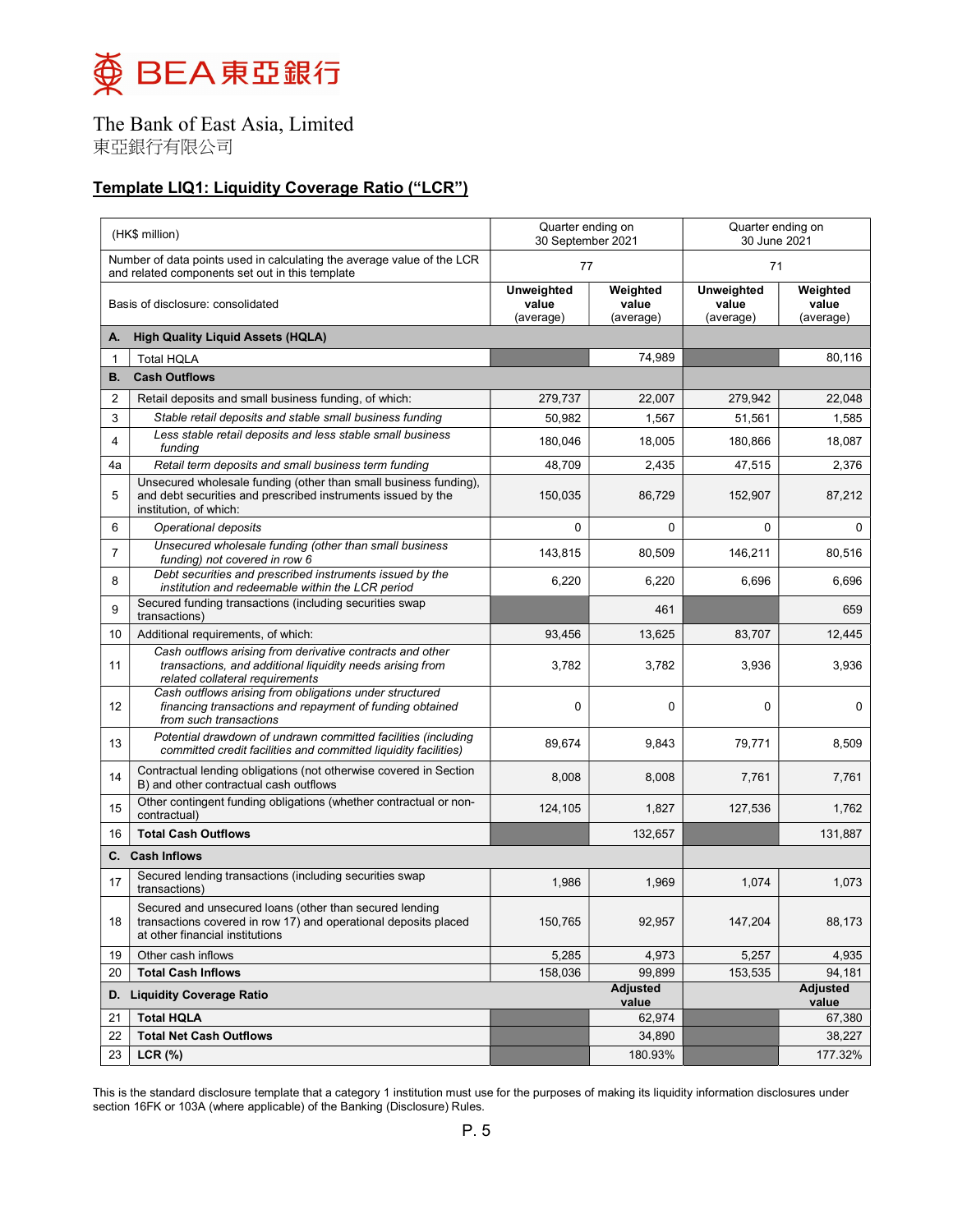

Template LIQ1: Liquidity Coverage Ratio ("LCR") (continued)

#### Main drivers of LCR results

The Liquidity Coverage Ratio ("LCR"), which came into effect on 1st January, 2015, promotes the short-term resilience of the Group's liquidity risk by requiring that the Group hold sufficient high quality liquid assets ("HQLAs") to survive under a pre-defined stress scenario over a period of 30 days. It is expressed as a percentage, of the amount of a category 1 institution's HQLAs to the amount of the institution's "total net cash outflows" over 30 calendar days. The Banking (Liquidity) Rules require that Group meets the minimum LCR of not less than 100% starting from 1st January, 2019.

The total net cash outflows is the total cash outflows offset by the total cash inflows. Total cash outflows mainly consist of customer deposits which are the Group's main source of stable funding. Total cash inflows mainly come from maturing assets such as money market placements, loans and securities within 30 calendar days.

The Group's LCR is well above the regulatory limit of 100% throughout the third quarter of 2021. The average LCR increased from 177% for the second quarter of 2021 to 181% for the third quarter mainly due to the decrease in average net cash outflows resulted from comparably higher average cash inflows from money market placements which outweighed the impact of the decrease in holdings of high quality liquid assets. The average LCR was maintained at similar level of over 170% when comparing the ratio for the third quarter of 2021 year-on-year.

#### Composition of HQLA

The HQLAs for fulfilling the LCR consist of cash, exchange fund bills and notes, high quality government debt securities and other equivalent liquid marketable assets. The majority of HQLAs are denominated in Hong Kong dollars. The classification of HQLAs among level 1, 2A or 2B is based on the credit rating of securities and a number of market factors in determining the degree of readiness of monetizing the assets in short period of time. The Group's liquid assets are predominately classified as level 1 assets.

#### Concentration of Funding Sources

The Group has strengthened the deposit base by retaining loyal customers and maintaining customer relationships. The Group balances funding among retail, small business, and wholesale funding to avoid concentration in any one source. Professional markets are accessed through the issuance of certificates of deposit, medium-term notes, subordinated debt, money market placement, and borrowing for the purposes of providing additional funding, maintaining a presence in local money markets, and optimizing asset and liability maturities.

#### Currency mismatch in the LCR

Majority of the Group's customer deposits are denominated in HKD, USD and RMB. The Bank held an amount of HKDdenominated level 1 assets that was not less than 20% of its HKD-denominated total net cash outflows. The Group manages the composition of its HQLA by currency through funding swaps. There is no significant currency mismatch in the Bank's LCR at respective levels of consolidation.

#### Degree of centralization of liquidity management

The Asset and Liability Management Committee is delegated by the Board to oversee the Group's liquidity risk management. The Asset and Liability Management Committee sets the strategy, policy, and limits for managing liquidity risk and the means for ensuring that such strategy and policy are implemented. Regular meetings are held to review the compliance status of the monitoring matrix established and the need for any change in strategy and policy. Liquidity is managed daily by the Capital Markets & Liquidity Management Department under the Treasury Markets Division of the Group within the set limits. The Asset & Liability Management Department under the Risk Management Division of the Group is responsible for monitoring the activities relating to liquidity risk. The Internal Audit Division performs periodic reviews to ensure that the liquidity risk management functions are carried out effectively.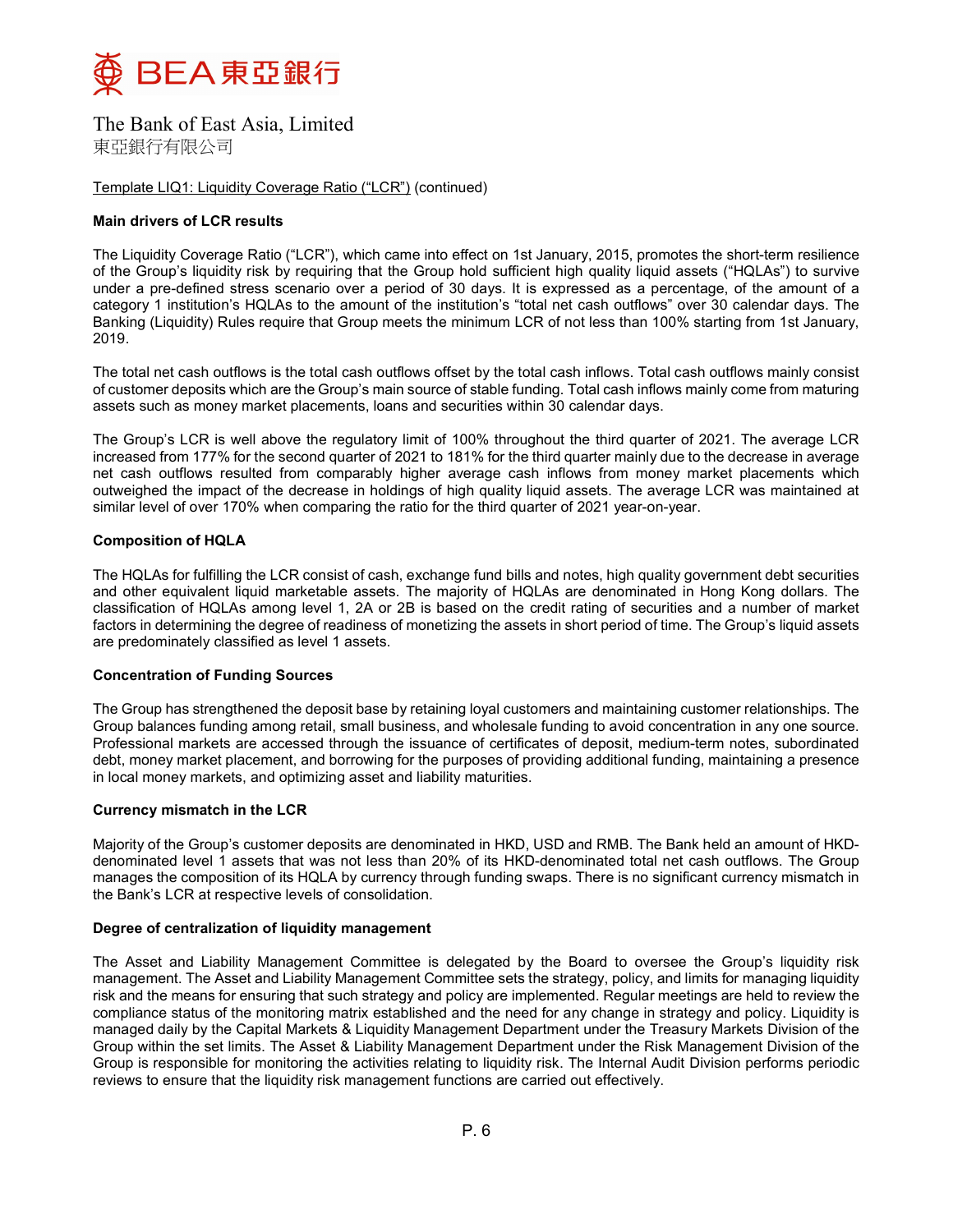

東亞銀行有限公司

#### Template CR8: RWA flow statements of credit risk exposures under IRB approach

The following table presents a flow statement explaining variations in the RWA for credit risk determined under the IRB approach for the period from 30<sup>th</sup> June 2021 to 30<sup>th</sup> September 2021:

|   |                                            | ſa`      |
|---|--------------------------------------------|----------|
|   | (HK\$ million)                             | Amount   |
| 1 | RWA as at end of previous reporting period | 387,788  |
| 2 | Asset size                                 | 16,161   |
| 3 | Asset quality                              | 67       |
| 4 | Model updates                              |          |
| 5 | Methodology and policy                     |          |
| 6 | Acquisitions and disposals*                | $-1,250$ |
| 7 | Foreign exchange movements                 | $-322$   |
| 8 | Other                                      | 1,295    |
| 9 | RWA as at end of reporting period          | 403.739  |

\* The quarterly RWA variance attributed to "acquisitions and disposals" in the current reporting period arose from the closing of the Bank's disposal of BEA Life Limited which took place on 1<sup>st</sup> September, 2021.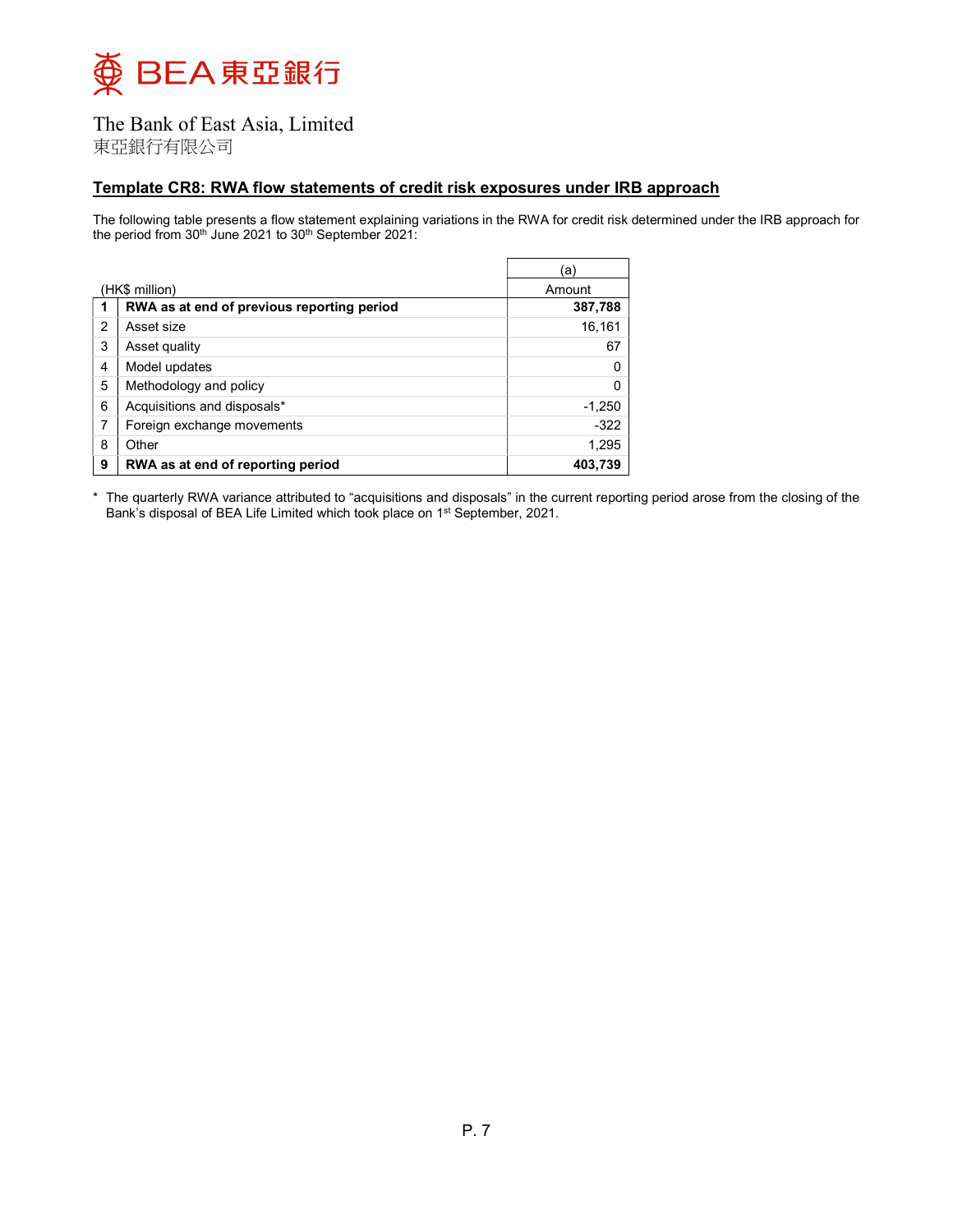

東亞銀行有限公司

### Template MR2: RWA flow statements of market risk exposures under IMM approach

The table below presents a flow statement explaining variations in the RWA for market risk determined under the IMM approach for the period from 30<sup>th</sup> June 2021 to 30<sup>th</sup> September 2021:

|                |                                                | (a)   | (b)      | (c)        | (d)          | (e)   |            |
|----------------|------------------------------------------------|-------|----------|------------|--------------|-------|------------|
|                |                                                |       | Stressed |            |              |       | Total      |
|                | (HK\$ million)                                 | VaR   | VaR      | <b>IRC</b> | <b>CRC</b>   | Other | <b>RWA</b> |
|                | RWA as at end of previous reporting period     | 4,064 | 7,392    | 0          |              | 0     | 11,456     |
| 1a             | Regulatory adjustment                          | 2,764 | 5,123    | $\Omega$   | <sup>0</sup> | 0     | 7,887      |
| 1 <sub>b</sub> | RWA as at day-end of previous reporting period | 1,300 | 2,269    | $\Omega$   | 0            | 0     | 3,569      |
| 2              | Movement in risk levels                        | -76   | 32       | $\Omega$   | <sup>0</sup> | O     | -44        |
| 3              | Model updates/changes                          | 0     | 0        | $\Omega$   | 0            | 0     |            |
| 4              | Methodology and policy                         | 0     | $\Omega$ | $\Omega$   | O            | O     | 0          |
| 5              | Acquisitions and disposals                     | 0     | $\Omega$ | $\Omega$   | <sup>0</sup> | 0     | 0          |
| 6              | Foreign exchange movements                     | $-7$  | $-8$     | 0          | O            | 0     | $-15$      |
|                | Other                                          | 47    | 58       | $\Omega$   | <sup>0</sup> | 0     | 105        |
| 7a             | RWA as at day-end of reporting period          | 1,264 | 2,351    | $\Omega$   | 0            | 0     | 3,615      |
| 7b             | Regulatory adjustment                          | 2,763 | 5,555    | $\Omega$   | <sup>0</sup> | O     | 8,318      |
| 8              | RWA as at end of reporting period              | 4,027 | 7,906    | 0          | 0            | 0     | 11,933     |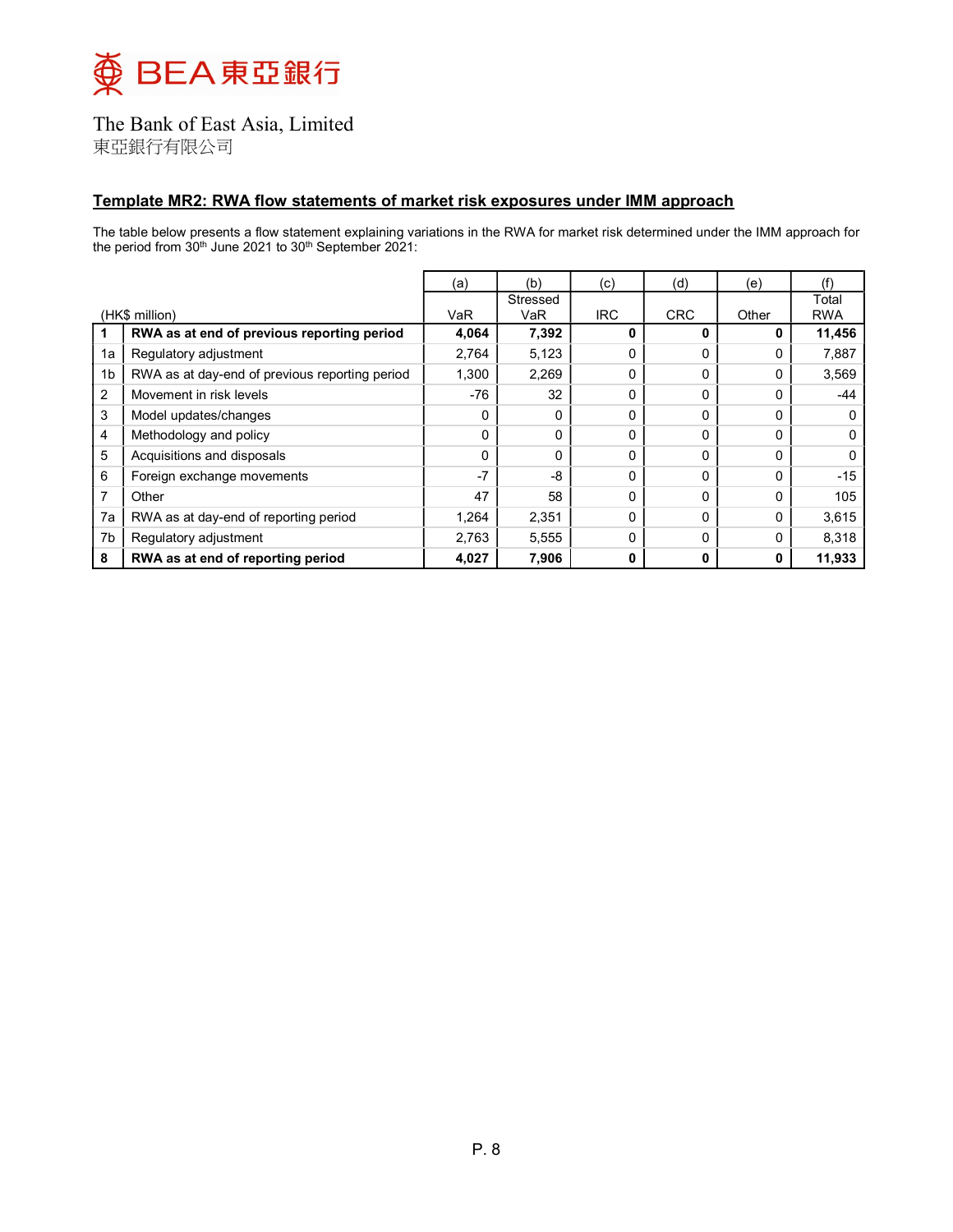

### Template KM2: Key metrics – LAC requirements for resolution entities (at LAC consolidation group level)

|              | (HK\$ million)                                                                                                                                                                                                                                                                                                                                                                              | 30 Sep<br>2021 | 30 Jun<br>2021 | 31 Mar<br>2021 | 31 Dec<br>2020 | 30 Sep<br>2020 |
|--------------|---------------------------------------------------------------------------------------------------------------------------------------------------------------------------------------------------------------------------------------------------------------------------------------------------------------------------------------------------------------------------------------------|----------------|----------------|----------------|----------------|----------------|
|              | Of the resolution entity at LAC consolidation group level                                                                                                                                                                                                                                                                                                                                   |                |                |                |                |                |
| $\mathbf{1}$ | External loss-absorbing capacity available                                                                                                                                                                                                                                                                                                                                                  | 104,757        | 102,691        | 101,071        | 100,669        | 93,055         |
| 2            | Risk-weighted amount under the LAC Rules                                                                                                                                                                                                                                                                                                                                                    | 502,753        | 492,165        | 494,167        | 494,542        | 466,225        |
| 3            | External LAC risk-weighted ratio                                                                                                                                                                                                                                                                                                                                                            | 20.84%         | 20.87%         | 20.45%         | 20.36%         | 19.96%         |
| 4            | Exposure measure under the LAC Rules                                                                                                                                                                                                                                                                                                                                                        | 936,913        | 900,572        | 876,662        | 879,956        | 851,139        |
| 5            | External LAC leverage ratio                                                                                                                                                                                                                                                                                                                                                                 | 11.18%         | 11.40%         | 11.53%         | 11.44%         | 10.93%         |
| 6a           | Does the subordination exemption in the<br>antepenultimate paragraph of Section 11 of<br>the FSB TLAC Term Sheet apply? <sup>1</sup>                                                                                                                                                                                                                                                        | N.A            | N.A            | N.A            | N.A            | N.A            |
| 6b           | Does the subordination exemption in the<br>penultimate paragraph of Section 11 of the<br>FSB TLAC Term Sheet apply? <sup>1</sup>                                                                                                                                                                                                                                                            | N.A            | N.A            | N.A            | N.A            | N.A            |
| 6c           | If the capped subordination exemption<br>applies, the amount of funding issued that<br>ranks pari passu with excluded liabilities and<br>that is recognised as external loss-absorbing<br>capacity, divided by funding issued that ranks<br>pari passu with excluded liabilities and that<br>would be recognised as external loss-<br>absorbing capacity if no cap was applied <sup>1</sup> | N.A            | N A            | N A            | N A            | N.A            |

Footnotes:

1 The subordination exemptions under Section 11 of the FSB TLAC Term Sheet do not apply in Hong Kong under the LAC Rules.